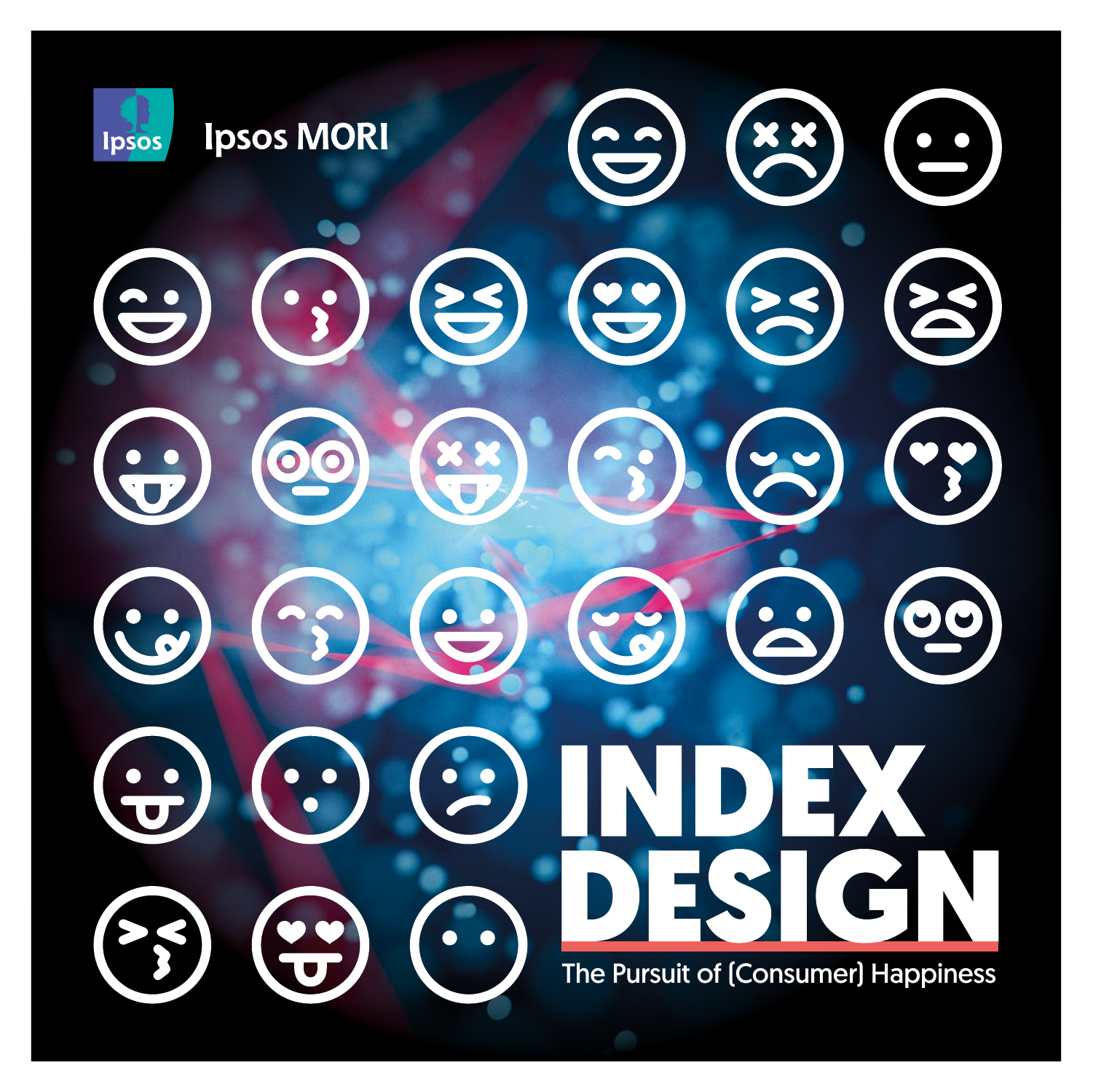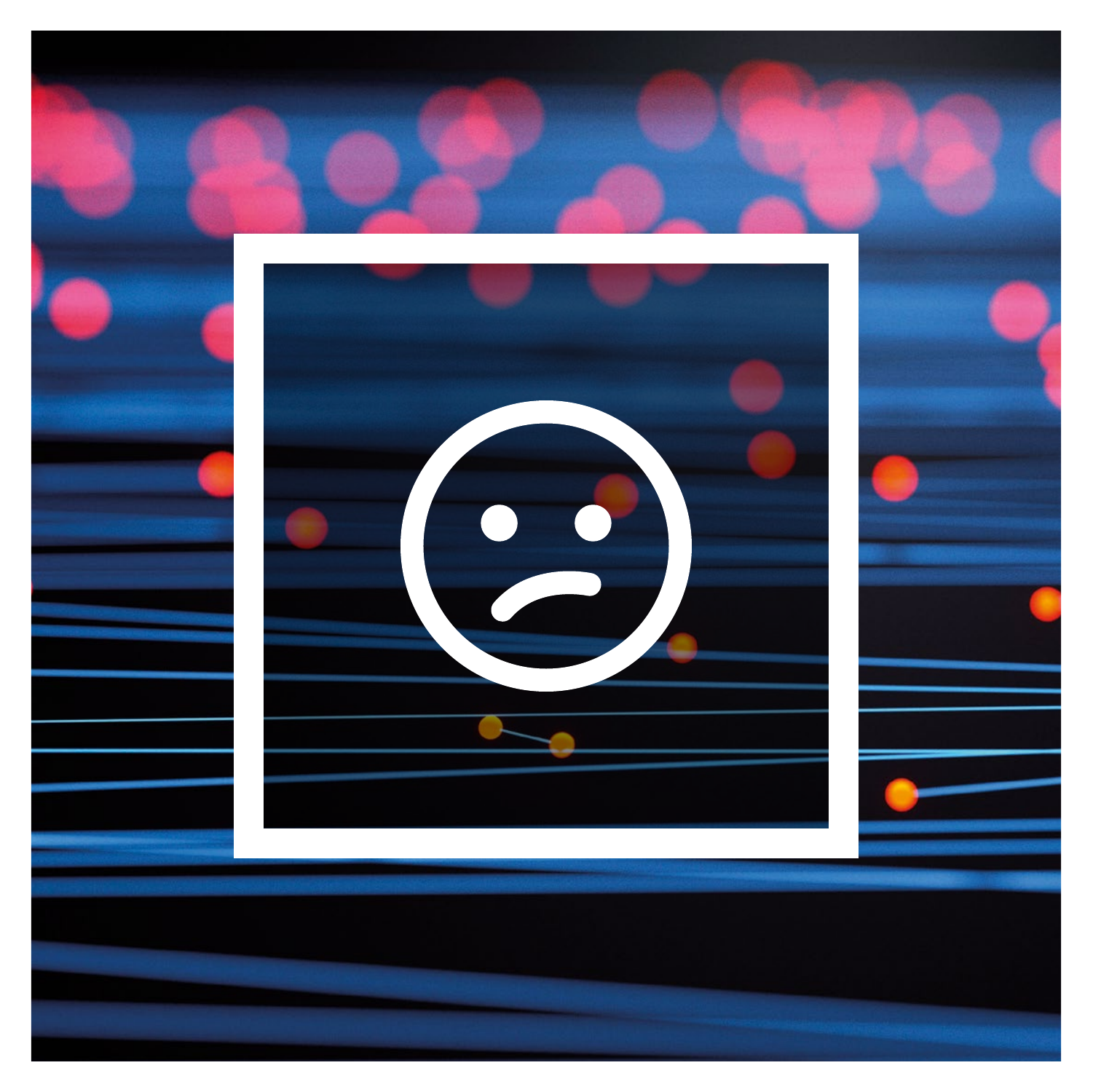**Think about a search engine. People are using it every day and generating a huge amount of data. It's possible to establish who they are, what they search, when they search, and what their favourite memes are.**

## **BUT, ARE THEY SATISFIED?**

As KPIs go satisfaction is reasonably illusive. Not only is satisfaction objective, but it's also difficult to trust your customer's responses. This might be because your customers are deceiving you, but it's more likely that they just don't spend a great deal of time thinking about whether they are satisfied by your service. Even if they did, can customers reconcile all the different aspects of a service or product to provide a considered response? This presents a problem as it becomes increasingly important for organisations to understand how customer experience aligns with brand promise.

At Ipsos we have been exploring how best to develop an accurate and robust measure of overall happiness by combining satisfaction scores from different aspects of a product or service. In doing so, we have discovered what we believe to be the optimum overall metric for measuring happiness and helping our clients to manage and track it consistently over time.

#### **DESIGNING A SINGLE METRIC FOR HAPPINESS**

Happiness isn't as simple as 'yes' or 'no'. The answer to 'are you happy with this service?' varies from person to person, and is dependent on all the different facets of your service. So, it's useful to start with these core questions:

- Who are the customers?
- What type of research is appropriate for understanding what they think and how they feel?
- What is our definition of customer happiness, and how should this be tracked and acted upon?

A survey can contain several metrics related to meeting the needs of consumers and/or just one overall question. For our approach, we designed an overall happiness metric using satisfaction with different product aspects.

Revisiting the search engine metaphor, for us to establish whether our customers are happy with their search engine provider we must identify the survey questions that allow us to create a baseline satisfaction score for the service and understand what drives this overall metric. Our overall satisfaction score is a composite score to questions such as: would you recommend the service, do you find the service easy to use, how often do you use the service, etc.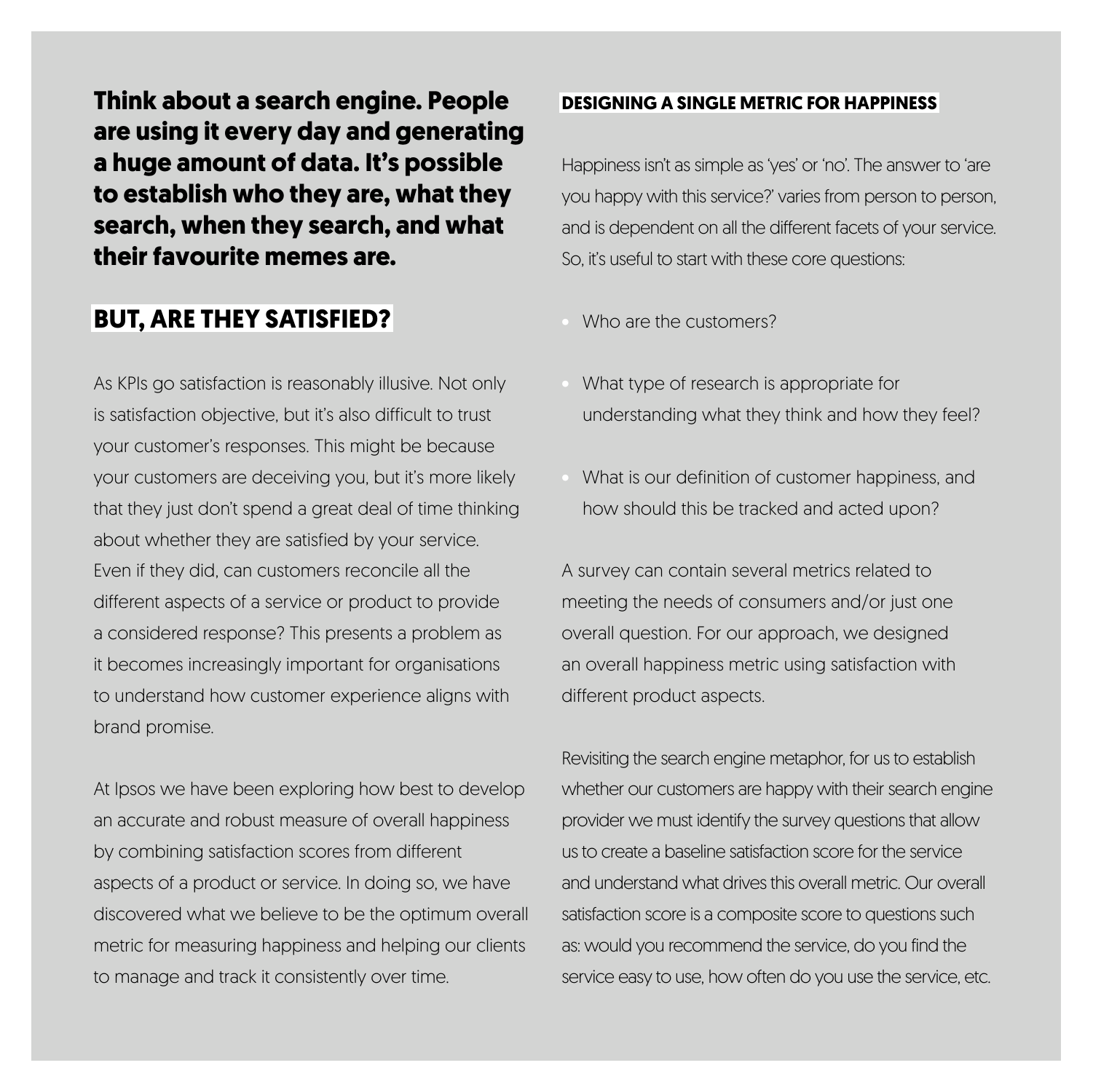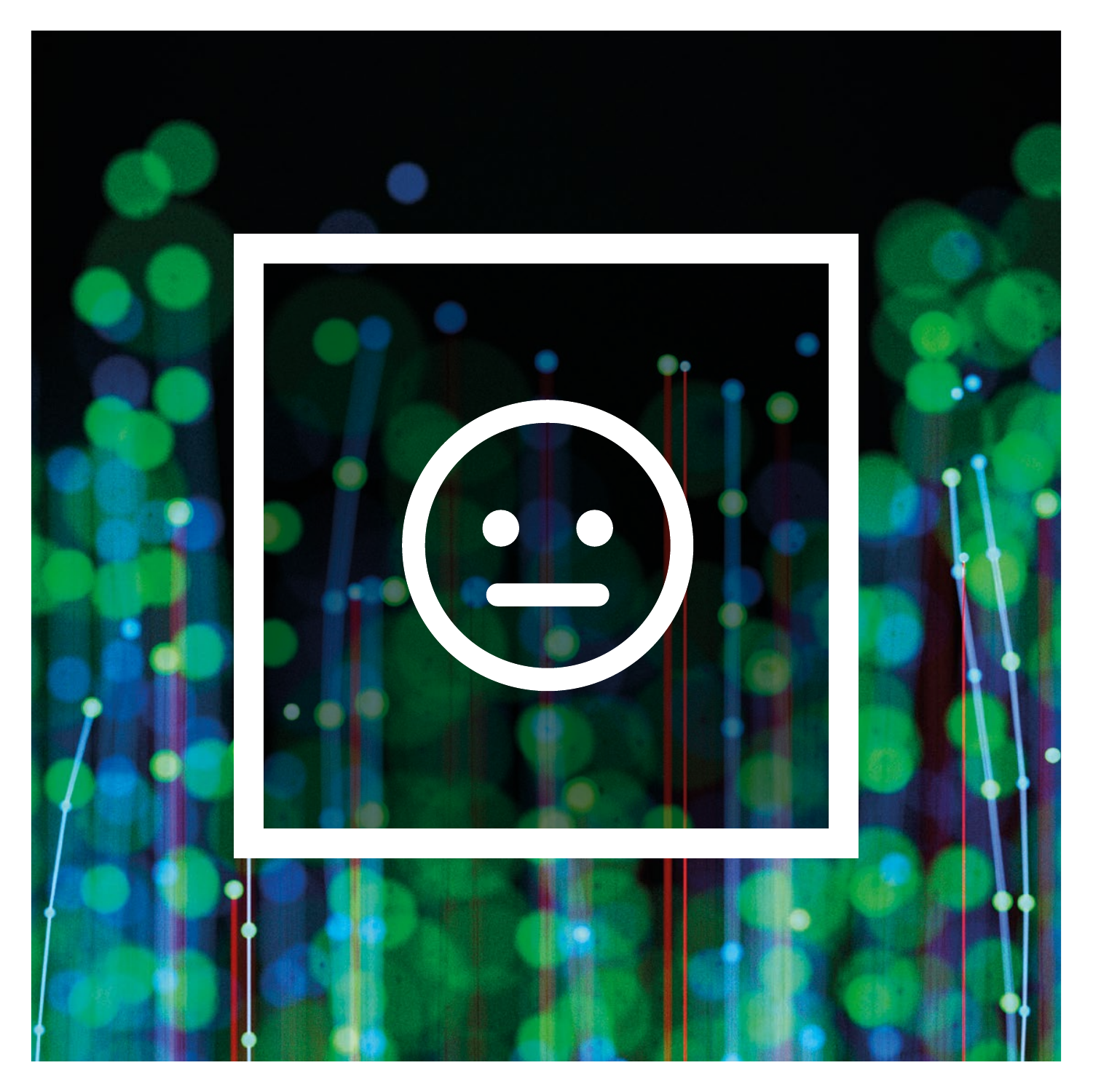# "WE MUST IDENTIFY THE SURVEY QUESTIONS THAT ALLOW US TO CREATE A BASELINE SATISFACTION SCORE"

## **GROUPING SURVEY MEASURES TO FIND UNDERLYING HAPPINESS THEMES USING FACTOR ANALYSIS**

So, how does grouping survey measures work in practice? We start by using factor analysis, a statistical technique broadly used to examine the pattern of correlations between statements. Factor analysis simplifies the data by grouping the questions into themes or factors based on the similarity of responses given to them.

Attributes that are highly correlated are likely to be influenced by the same underlying theme. Reducing the number of attributes gives us a more manageable number of representative factors. With a reduced and summarised number of aspects we could focus on the core question at hand.

For our search engine, we could arrange the 45 satisfaction attributes that we identified into 8 factors:

### **Factor 1**

Customer interaction with the product/service

### **Factor 2**

Product/service development

**Factor 3** Product/service testing

# **Factor 4**

User engagement with the product/service

## **Factor 5** User performance analytics

**Factor 6**

User experience and management

## **Factor 7** Business & operational support

# **Factor 8**

Overall Happiness Index

The last factor is used as the new Overall Happiness Index and is comprised of key product performance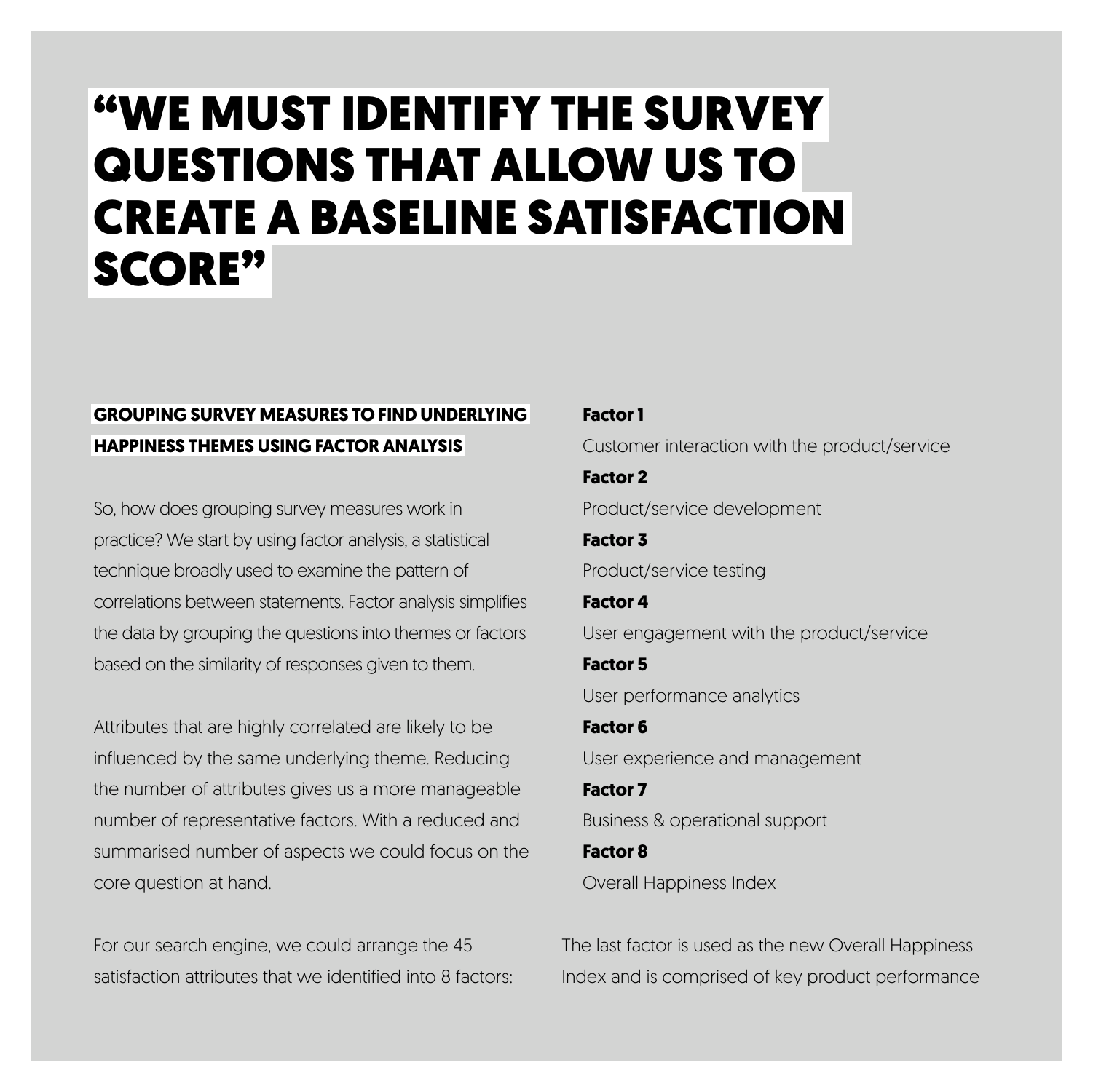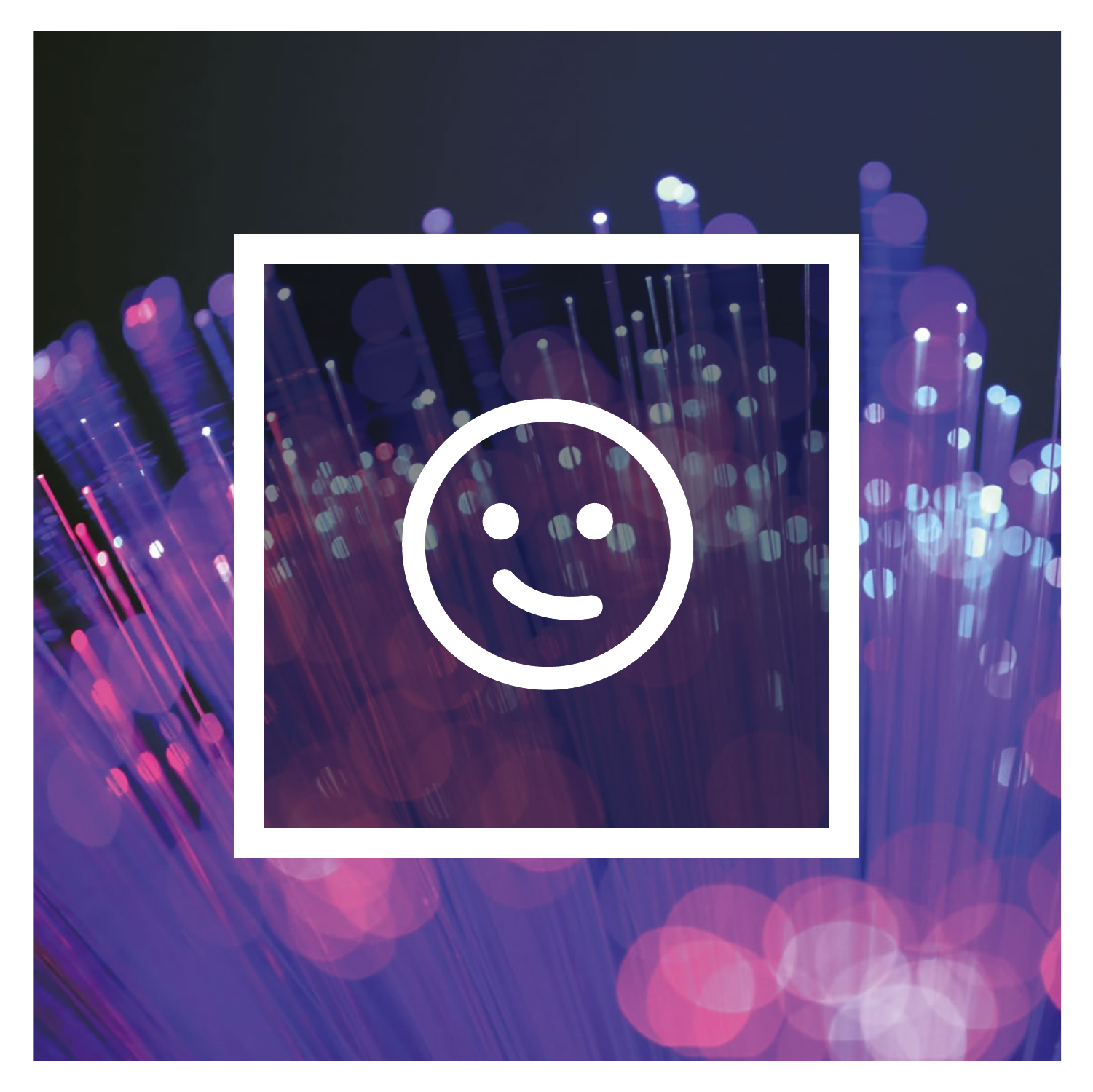attributes, generally linked to product performance and revenue generated. These attributes summarise, and help to define, the main areas of satisfaction.

#### **CHECKING CONSISTENCY WITH RELIABILITY TESTS**

After running the factor analysis, we carry out reliability tests on each factor to assess the degree of consistency among the attributes forming each underlying theme. The rationale is that all the individual

variables should be measuring the same construct and thus be highly interrelated. For instance, all the variables included in our 'Factor 4: user engagement with the product/service' should relate to how a consumer interacts with the service. If we have factors with more than 10 variables, this technique helps us to remove the less significant.

feel confident that we'd identified the right macro areas.

# **ESTABLISHING WHICH MEASURES ARE IMPACTING ON THE NEW SATISFACTION INDEX THROUGH DRIVER ANALYSIS**

Driver analysis is a technique for understanding which measures, factors, or attributes have the greatest influence on a specific variable. The analysis can be based on statistical measures of the relationship between each attribute, or factors, and an overall measure of the market performance.

**POWERFUL WAY TO DERIVE BUSINESS VALUE**

This is a powerful way to derive business value from different types of survey data. Also, driver analysis can tell us which resource allocation will have the greatest impact on the new Overall Happiness Index.

The reliability coefficient used to assess the consistency of the entire scale is Cronbach's alpha. Cronbach's alpha coefficients range from 0 to 1 and the generally agreed lower limit for Cronbach's alpha is 0.6 in exploratory research. The closer to 1, the better.

In our analysis, the Cronbach's alpha coefficients were higher than 0.7 for all factors, and for the Overall Happiness Index, it was higher than 0.85, leading us to For our search engine provider, we can establish not only whether their customer base is satisfied, but also what aspect of the service has the greatest impact on the customer's satisfaction. These actionable insights allow the client to focus their efforts on the areas with the highest returns. For instance, if customer service and product development had the highest potential impact on overall happiness then these would become the main areas of focus to optimise satisfaction.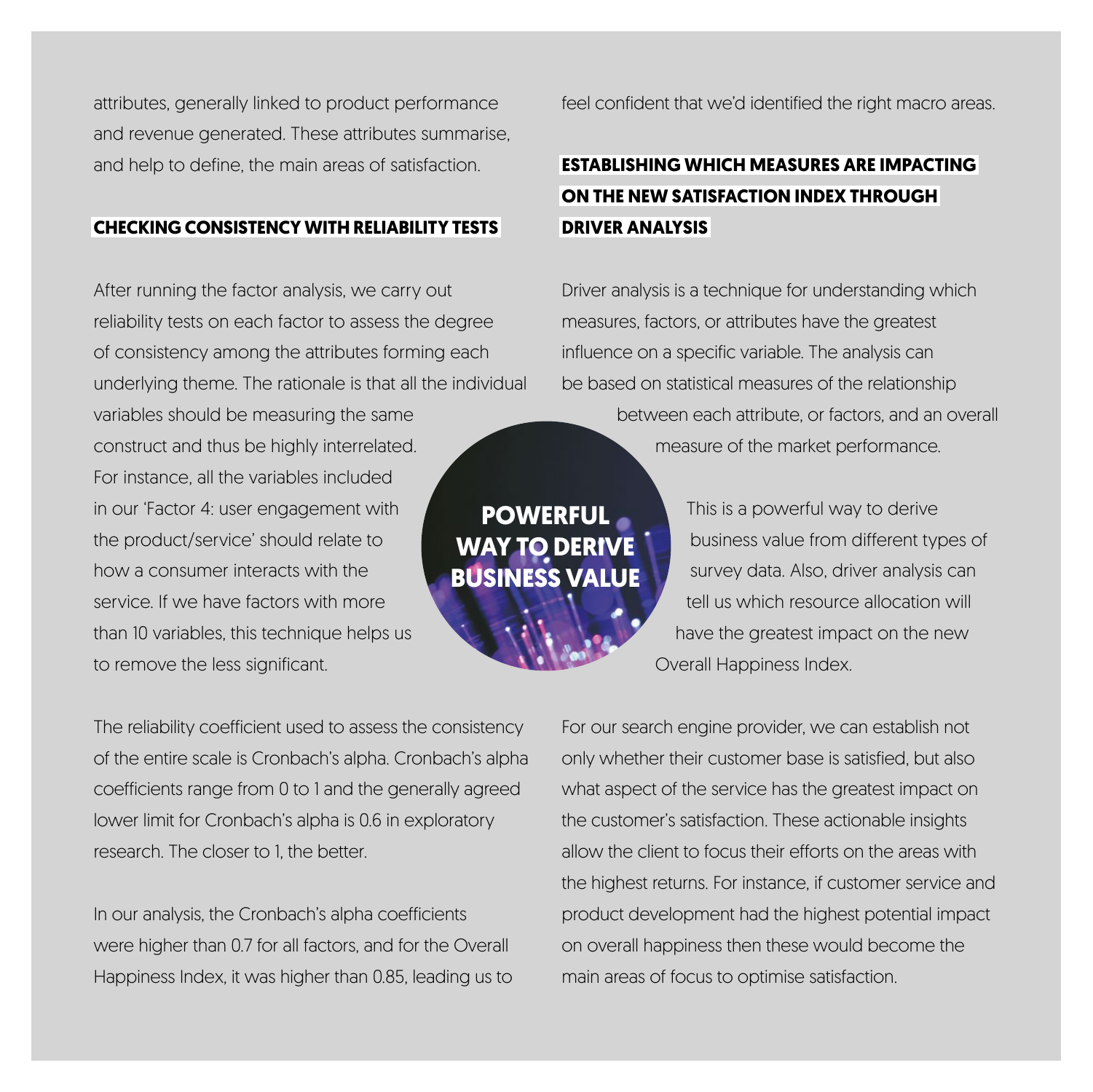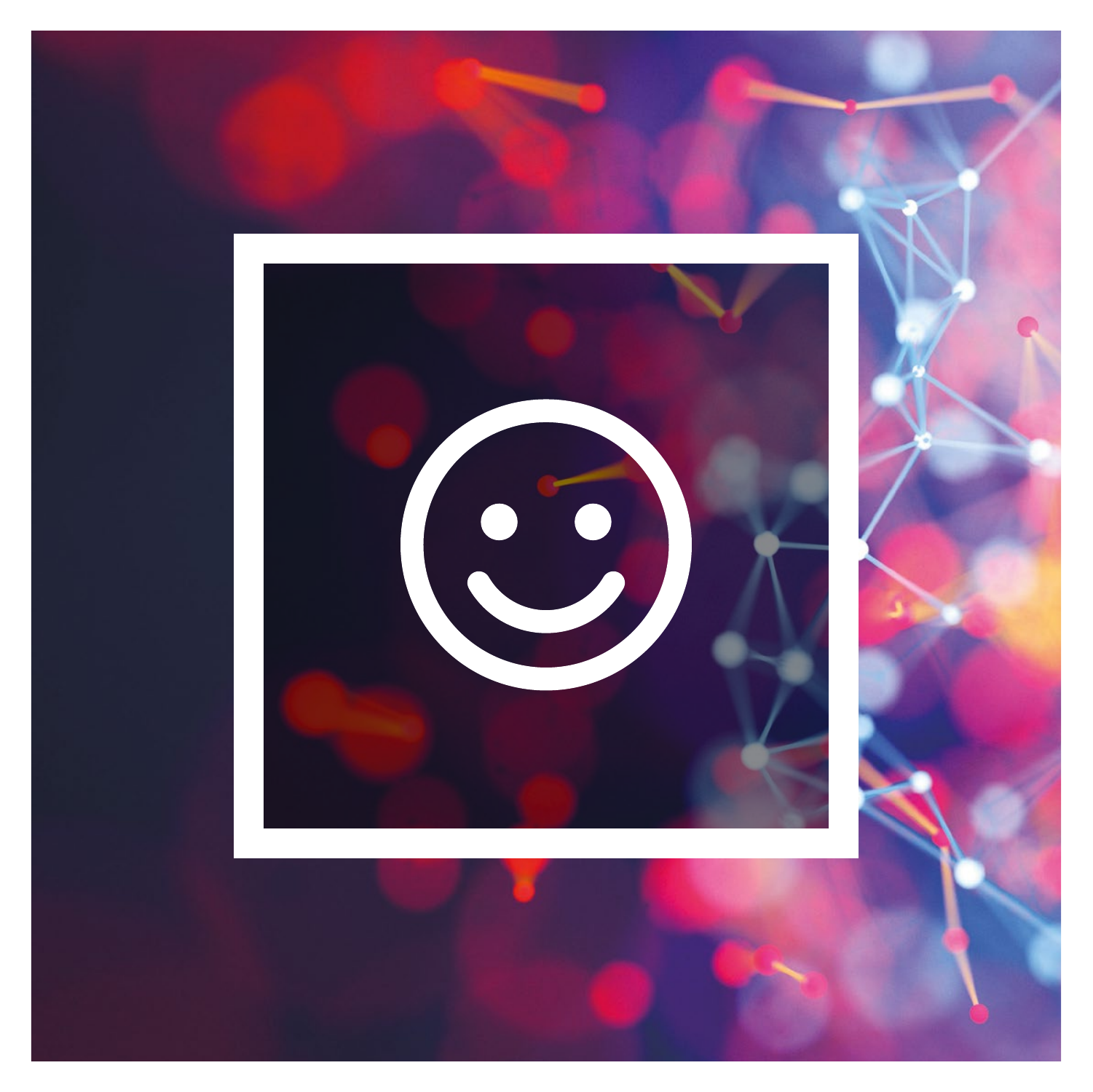## **IDENTIFYING THE SATISFIED AND DISSATISFIED CUSTOMERS VIA CHAID ANALYSIS**

CHAID analysis is the most common type of decision tree analysis, and is used to better understand how different variables influence, predict, and profile an outcome. One of the main advantages of this technique is that its output is highly visual and easy to interpret.

### **PROFILING THE SATISFIED GROUP**



This technique looks for distinct groups within a sample which, according to their responses, will predict or profile the variable of interest: the satisfied vs. dissatisfied. It's a powerful technique for profiling because we can use any sort of variables in the tree.

In interpreting this output, we can establish that those satisfied with the service are more likely to be daily users. They have been using the service for 10+ years. Other variables which we identified as having an impact on overall happiness are the number of devices that a user interacted with the service on. Those who used the service on multiple devices tend to be happier than those restricted to one device.

By developing a more accurate picture of both groups our client was better able to target improvements.

## **BUT, I DON'T RUN A SEARCH ENGINE: A HOLISTIC OVERVIEW OF HAPPINESS**

This technique is not limited by service, product, or KPI. Any KPI can be measured, allowing for tailored results depending on which KPIs are most relevant for your business or product offering. For instance, if you run a hotel you could use this technique to question how likely a customer is to recommend your service, or if you're a TV provider you might like to profile those that think TV is essential to their lives.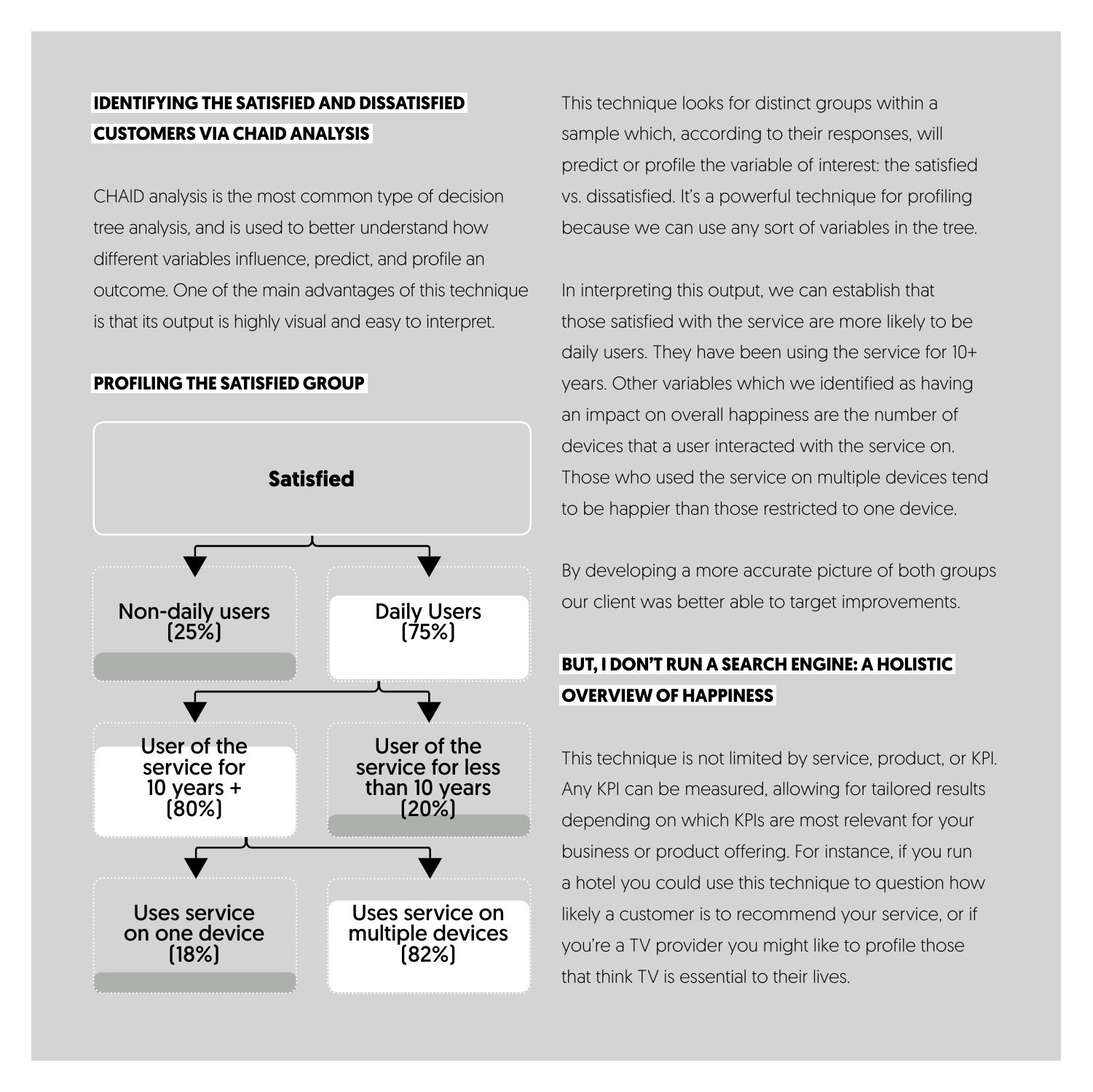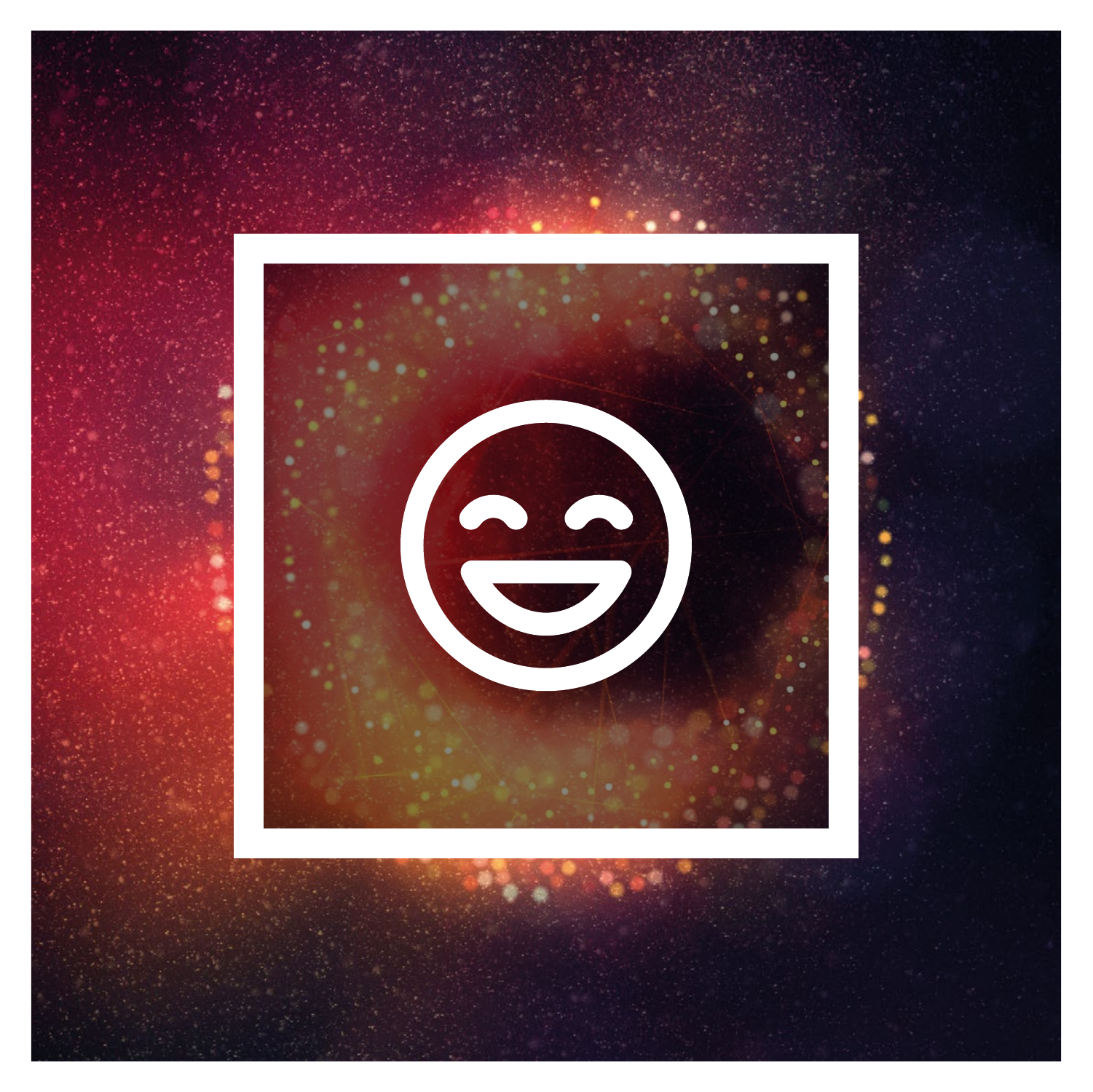# "INDEX DESIGN CAN ALLOW YOU TO BETTER UNDERSTAND THE KPIs THAT MATTER TO YOUR BUSINESS"

The approach that we have developed does not rely on one single question, but instead pulls together a holistic overview of a KPI, which for our search engine is overall general happiness. This detailed approach gives us a comprehensive review of a KPI and highlights specific areas where clients could not only identify the success of their performance, but also how they could improve. Actions in these areas for improvement would ultimately help to increase the KPI score. The approach also allowed our client to understand areas that would help further drive positive experience among those who were already positive.

Index design can allow you to better understand the KPIs that matter to your business. This technique gives you robust insights about your customers, allowing you to drive loyalty amongst satisfied users and make tangible improvements for those who are dissatisfied. Ultimately, reducing costs, increasing ROI, and delivering that elusive consumer happiness.  $\bullet$ 

# FOR MORE INFORMATION PLEASE CONTACT:



Leo Cremonezi Senior Statistician Leo.Cremonezi@ipsos.com +44 (0)20 8080 6112

Leo is a senior statistician within Ipsos Connect and a chartered member of the Royal Statistical Society. He has been responsible for developing statistical insights for different types of ad hoc and trackers. He is also responsible for teaching and training with the objective to make Stats accessible to all.



Nicholas Watson Research Director Nicholas.Watson@ipsos.com +44 (0)7557 285720

Nick is one of our digital experts within Ipsos Connect. He is particularly interested in innovation and new research techniques to gain a deeper understanding of consumer behaviours and he is currently working on several initiatives testing virtual reality, biometrics, and mobile passive measurement.